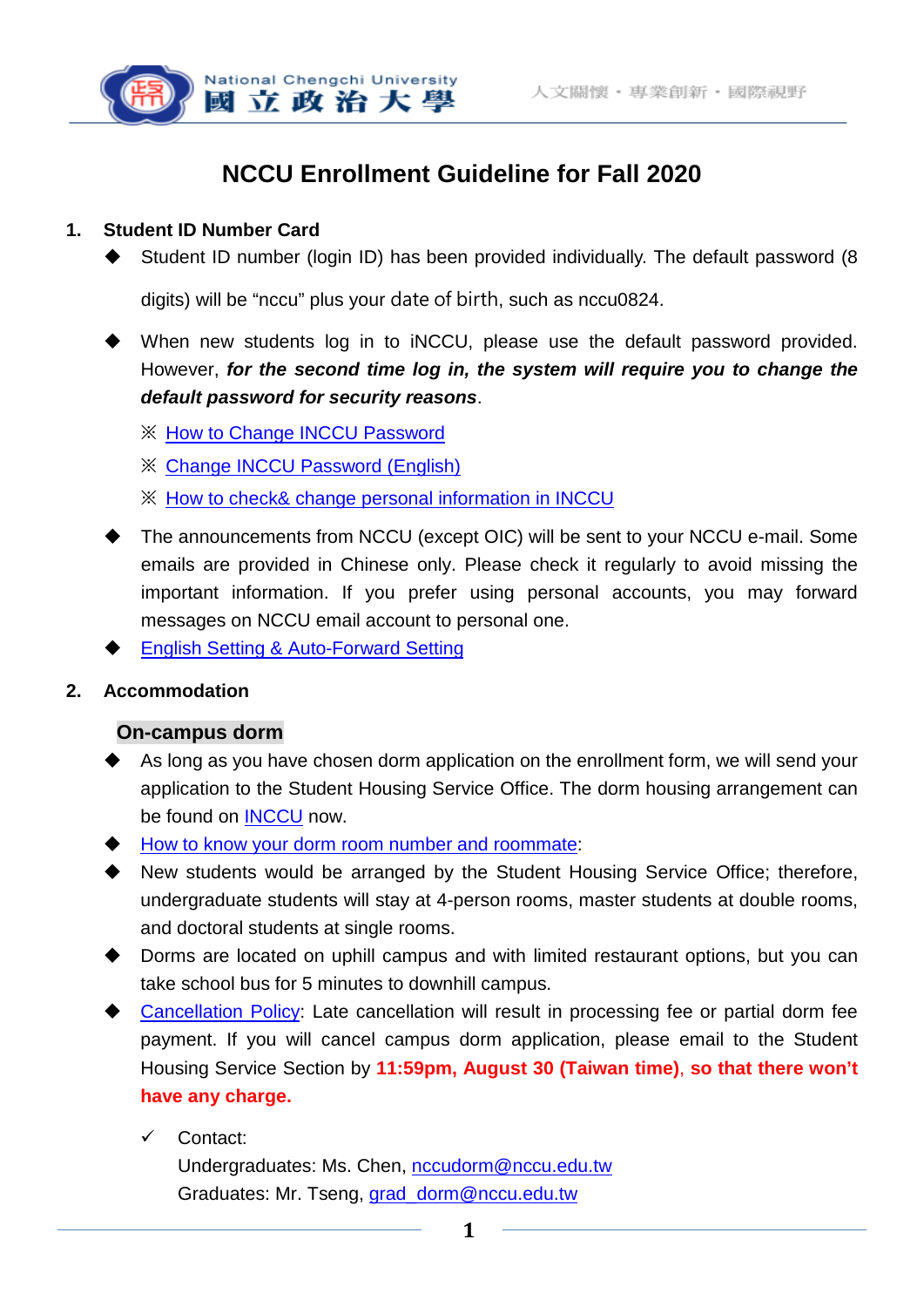

- **Online Fire Safety Course and Test (for campus housing students only)**
	- **ALL new campus dorm residents are required to watch the online course and pass the test.**
	- **OIC will email you the links of online course and the test later. For inquiries, please contact Thomas at OIC. Contact: 123076@nccu.edu.tw**
	- $\checkmark$  Need to complete the online course and pass the test by **Oct. 30, 2020**.
	- $\checkmark$  If the student does not complete the above-mentioned course and pass test without legitimate justification, he/she will receive **8-10 penalization points** according to the Campus Students Dormitory Management and Counseling Regulation, if **more than 10 points have been accumulated, the student would be asked to MOVE OUT**.

# **Off-campus housing**

- **English Website**
- <http://www.rentaltw.com/>
- <http://www.mangoroc.com/>
- <http://www.borderless-house-zh.com/>

(Borderless-House is available for short rental and can live in shared housing with local students if you want to practice your Mandarin)

 $\checkmark$  http://intaipeiapartments.blogspot.tw/2013 11\_01\_archive.html

(All inquiry and negotiation is done by email and only accept contracts from September 1st to August 31<sup>st</sup> (one year base) rental. The option of finding a replacement in case the tenant needs to leave earlier is possible)

- $\checkmark$  Heshan Residence: (Male Only) ~The interview (could be done via Skype) is required for potential resident. The monthly price varied depending on the size of the room. <http://www.tecea.org/heshanresidence> (bilingual) [https://www.facebook.com/heshanresidence/](https://www.facebook.com/heshanresidence) (Chinese)
- $\checkmark$  Wenshan Residence: (Female Only) ~The interview (could be done via Skype) is required for potential resident. The monthly price varied depending on the size of the room.

[http://www.wenshanresidence.com/ \(](http://www.wenshanresidence.com/)bilingual)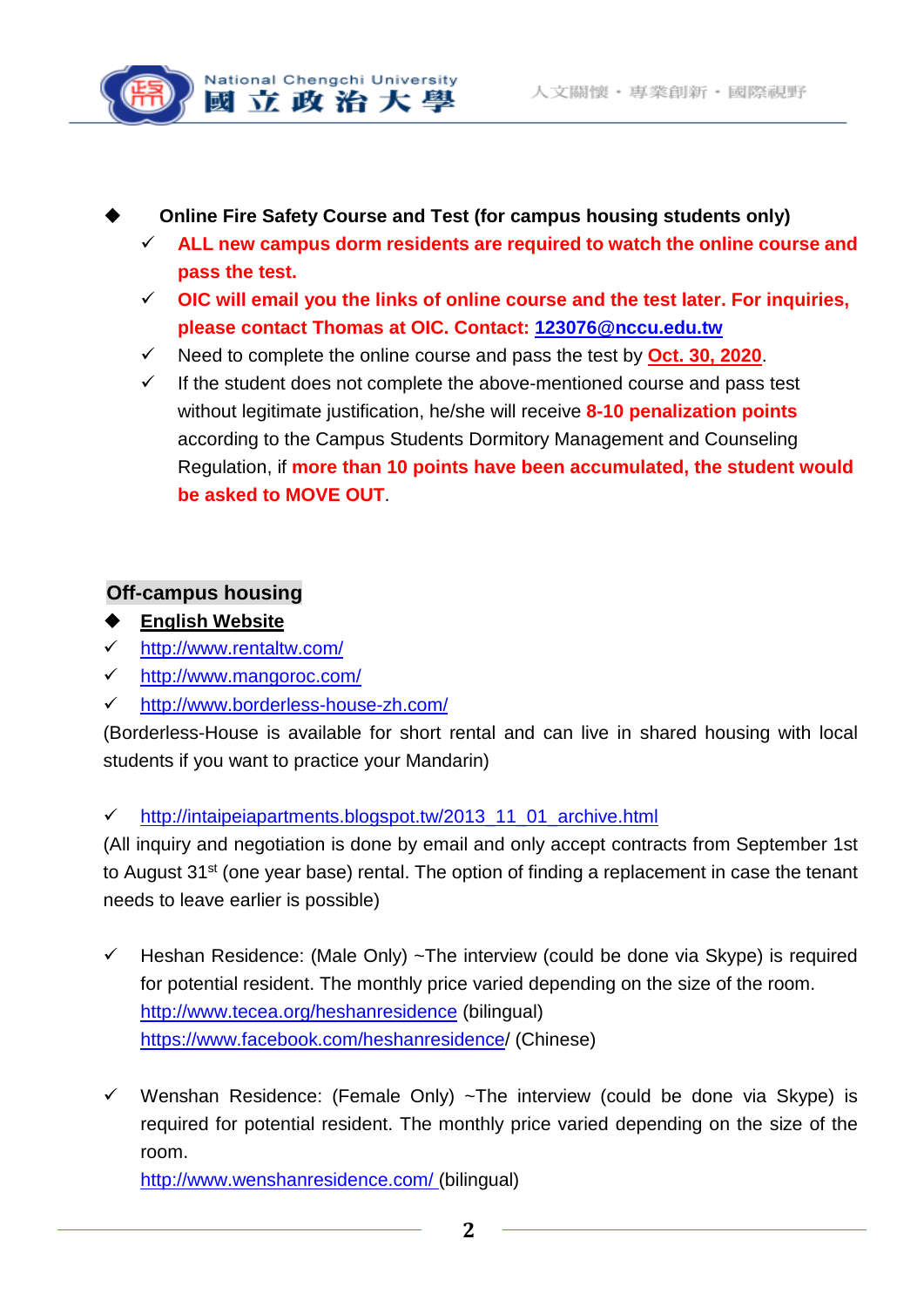

#### **Chinese Website**

- **[Housing Service Section](http://www.osa.nccu.edu.tw/osa-/dorm/home_rent/index.php)**
- <http://rent.591.com.tw/house-rentSale-1.html> (Most of the housing is for one year rental contract on this website)
- $\checkmark$  Heshan Residence: (Male Only) ~The interview (could be done via Skype) is required
- for potential resident. The monthly price varied depending on the size of the room.
- $\checkmark$  <http://www.tecea.org/heshanresidence> (bilingual)
- [https://www.facebook.com/heshanresidence/](https://www.facebook.com/heshanresidence) (Chinese)
- $\checkmark$  Wenshan Residence: (Female Only) ~The interview (could be done via Skype) is required for potential resident. The monthly price varied depending on the size of the room.
- [http://www.wenshanresidence.com/ \(](http://www.wenshanresidence.com/)bilingual)

#### **3. Important Dates:**

#### **Before Aug. 31**

 Undergraduate students intend to enroll in the upper-year class (Sophomore or above), please submit the certificate of completion and the transcripts to your departments.

## **Aug. 31- Sep. 2: 2nd-phase Online Course**

- **Second selection period is for: ALL COURSES!!!**
- **We strongly advise you NOT to miss either of the course selection phases.**
- **For more course selection questions, please feel free to contact your department offices because each department has different graduation requirement. Thus they know better your required and selective courses.**
- **Sep. 5-6: [NCCU Health Check](http://nccuadmission.nccu.edu.tw/en/enrollment_information/New_Students_To_Do_List)** (For assistance, please contact Health Check Center: health@nccu.edu.tw)
	- **Mandatory:** CAN'T be substituted by the Health Exam for Resident Visa. Please kindly note that NCCU Health Exam required for all new students is different from the one for the Resident Visa application. Health check for resident visa application is regulated by the Ministry of Foreign Affairs in Taiwan.
	- **For students who are not allowed to attend On-Campus Health Examination on Sep. 5 or 6 due to self quarantine or self-health management, please go to the Chi Hsin Clinic for health examination**.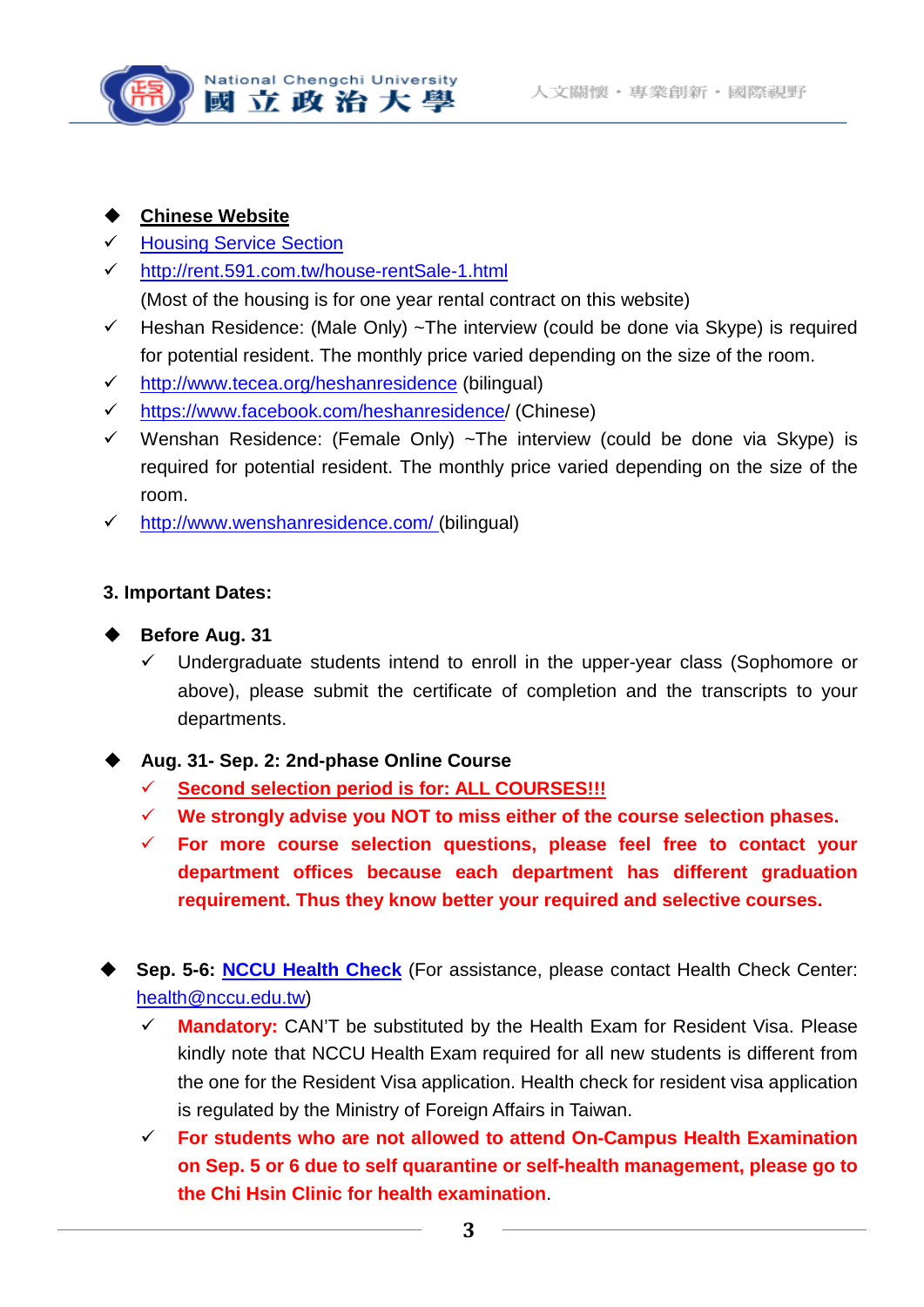

- ✔ Chi Hsin Clinic (啟新診所)
- $\checkmark$  Examination date: Sep. 7 (Mon.) to Oct. 8 (Thur.)
- Examination time: Mon.-Fri, 8:00 ~ 12:00, 13:00 ~ 19:00 (Check in before 18:30)
- $\checkmark$  Sat.-13:00~16:30 (Check in before 16:00)
- $\checkmark$  Address: 4th Floor, No.42, Section 3, Jianguo North Road, Taipei City Phone: (02) 2507-0723, (02)7709-1119 Fee: 600 NTD (700 NTD from Oct. 9) Reservation is required: [https:/service.ch.com.tw/group\\_check/Online\\_Reg.aspx?tp=sh](https://service.ch.com.tw/group_check/Online_Reg.aspx?tp=sh)

# **Sep. 7: [Orientation](https://drive.google.com/file/d/1MrndzGUa1SR4rMQdEYVIKCCrHAqqx4OB/view?usp=sharing) Agenda**

- **Those who are in the home quarantine and self-health management period cannot attend**.
- $\checkmark$  Time: 12:40pm~4:00pm
- $\checkmark$  Venue: #203, Research Building
- **Sign up first**:

[https://docs.google.com/forms/d/e/1FAIpQLSfA8Wwjyg8T59LDc2fDEKpBl7ZWEgs0k1](https://docs.google.com/forms/d/e/1FAIpQLSfA8Wwjyg8T59LDc2fDEKpBl7ZWEgs0k1EDYLwo9WVqlHVWwg/viewform) [EDYLwo9WVqlHVWwg/viewform](https://docs.google.com/forms/d/e/1FAIpQLSfA8Wwjyg8T59LDc2fDEKpBl7ZWEgs0k1EDYLwo9WVqlHVWwg/viewform)

# **Sep. 11: [Enrollment Day \(One Stop Registration\)](http://nccuadmission.nccu.edu.tw/en/enrollment_information/New_Students_To_Do_List)**

- **Those who are in the self quarantine and self-health management period cannot attend**. **OIC will email you another date of Enrollment Day**.
- $\checkmark$  If you have submitted the **ORIGINAL** photocopies of verified diploma and transcripts (including translations, if applicable), you may skip Station A and go to Station B (Insurance).
- \*\* *These educational documents with the verification stamps (original or photocopy) of the relevant offices will be considered ORIGINAL*
- **Sep. 14: New Semester Starts**
- **Sep. 14, 9:00am- Sep. 21, 5:00pm: Online Add-Drop Course Period**

## **Sep. 18: Tuition Payment Deadline**

- $\checkmark$  Registration (payment) Notice: [English](https://aca.nccu.edu.tw/en/latest-news-2/registration/4870-nccu-the-fall-semester-of-the-2020-registration-notice)
- Tuition Standard List: [Undergraduate;](http://aca.nccu.edu.tw/download/exMain/109/Undergraduate_Programs.pdf) [Graduate;](http://aca.nccu.edu.tw/download/exMain/109/Graduate_Programs.pdf) [Other Fees](http://aca.nccu.edu.tw/download/exMain/109/other_fees.pdf)